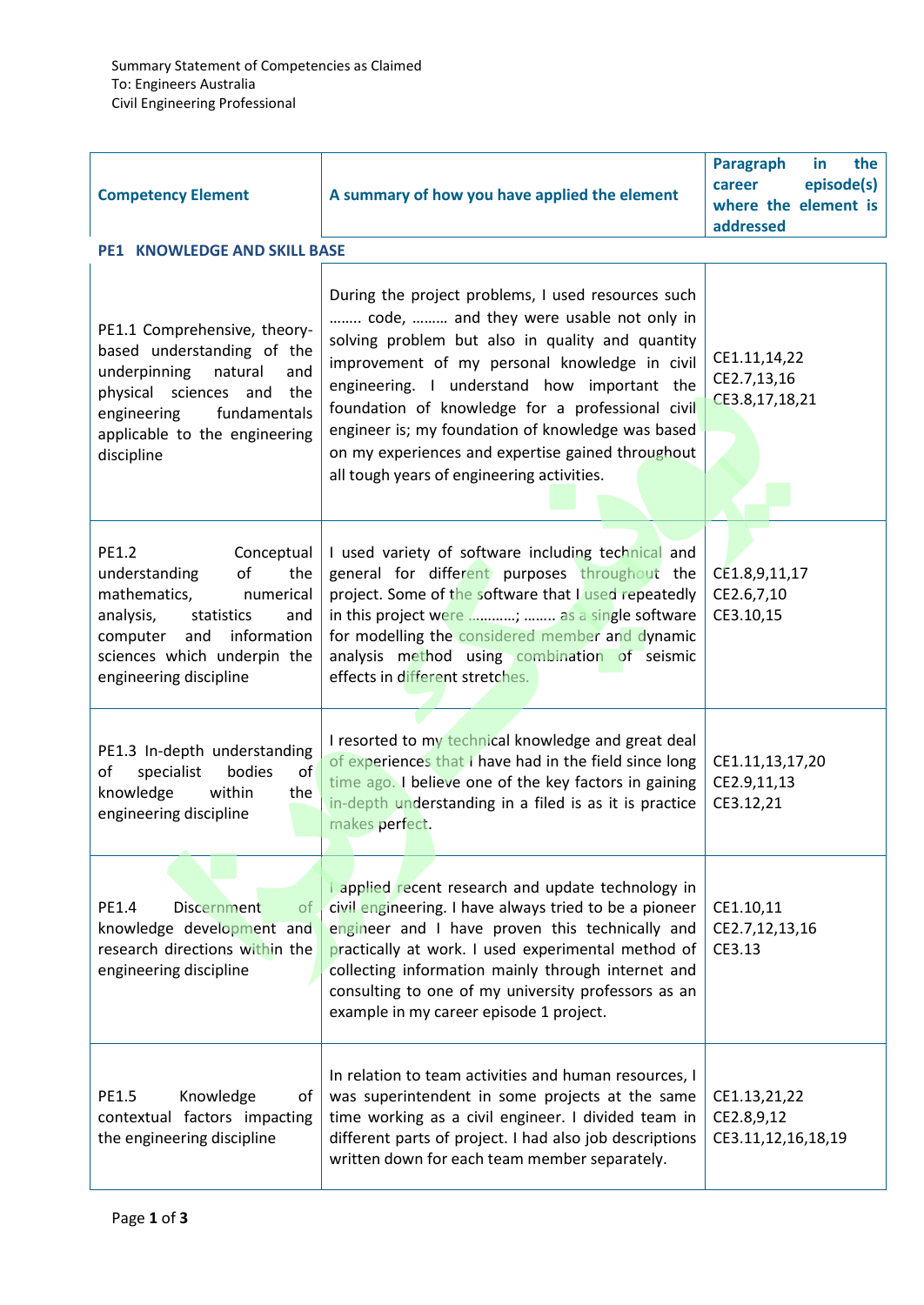| PE1.6 Understanding of the<br>principles,<br>scope,<br>norms.<br>accountabilities and bounds of<br>engineering<br>contemporary<br>specific<br>practice in<br>the<br>discipline | Time and cost management as two important poles<br>in any engineering project were high priority for me<br>in taking care of each activity and even planning<br>beforehand. So, understanding the norms, principles<br>and standards and applying them especially<br>domestic codes, I proved to be a professional civil<br>engineer bound to practice.                                                             | CE1.7,8,14,17,19<br>CE2.7,13,14,17,18<br>CE3.14,18,19                     |
|--------------------------------------------------------------------------------------------------------------------------------------------------------------------------------|---------------------------------------------------------------------------------------------------------------------------------------------------------------------------------------------------------------------------------------------------------------------------------------------------------------------------------------------------------------------------------------------------------------------|---------------------------------------------------------------------------|
| <b>PE2 ENGINEERING APPLICATION ABILITY</b>                                                                                                                                     |                                                                                                                                                                                                                                                                                                                                                                                                                     |                                                                           |
| PE2.1<br>Application<br>of<br>established<br>engineering<br>complex<br>methods<br>to<br>engineering problem solving                                                            | Regarding problem solution stage of each project,<br>when I came to it, first I referred to our archives of<br>similar projects, second, I consulted, third, I looked<br>in references, codes, books, standards, and internet;<br>finally, in team oriented and team meeting, we<br>discussed alternative and picked the right one to<br>implement finally.                                                         | CE1.11,20,21,22<br>CE2.16,17,18<br>CE3.14,15                              |
| PE2.2 Fluent application of<br>engineering techniques, tools,<br>and resources                                                                                                 | Regarding fluent application of resources, tools, and<br>techniques, as a professional civil engineer, I am<br>used to apply standards, engineering tools and<br>software for different purposes; I used standards,<br>references, manuals, and guidelines<br>in<br>civil<br>engineering.                                                                                                                           | CE1.10,15,22<br>CE2.7,13<br>CE3.10,13,15                                  |
| <b>PE2.3</b><br>Application<br>οf<br>systematic<br>engineering<br>synthesis and design processes                                                                               | I addressed broad contextual constraints such as<br>social, cultural, environmental, commercial, legal<br>political and human factors, as well as health, safety,<br>and sustainability imperatives as an integral part of<br>the design process. As clear in career episode 3<br>project, I did abundant deal of design work and I<br>applied system approach as abovementioned.                                   | CE1.8,12,14,15,16,19<br>CE2.6,7,10,18<br>CE3.6,7,10,12,13,15,19,<br>20,21 |
| <b>PE2.4</b><br>Application<br>οf<br>systematic approaches to the<br>conduct and management of<br>engineering projects                                                         | applied different engineering tools for the<br>management and handling of different factors<br>throughout the project including time and budgeting<br>of the project. I used accounting software as well. I<br>applied pertaining standards. I managed the projects<br>either from the perspective of my personal<br>engineering activities or in broader approach from<br>the holistic view of lead hand engineer. | CE1.7,8,14,17,19<br>CE2.7,13,14,17,18<br>CE3.14,18,19                     |